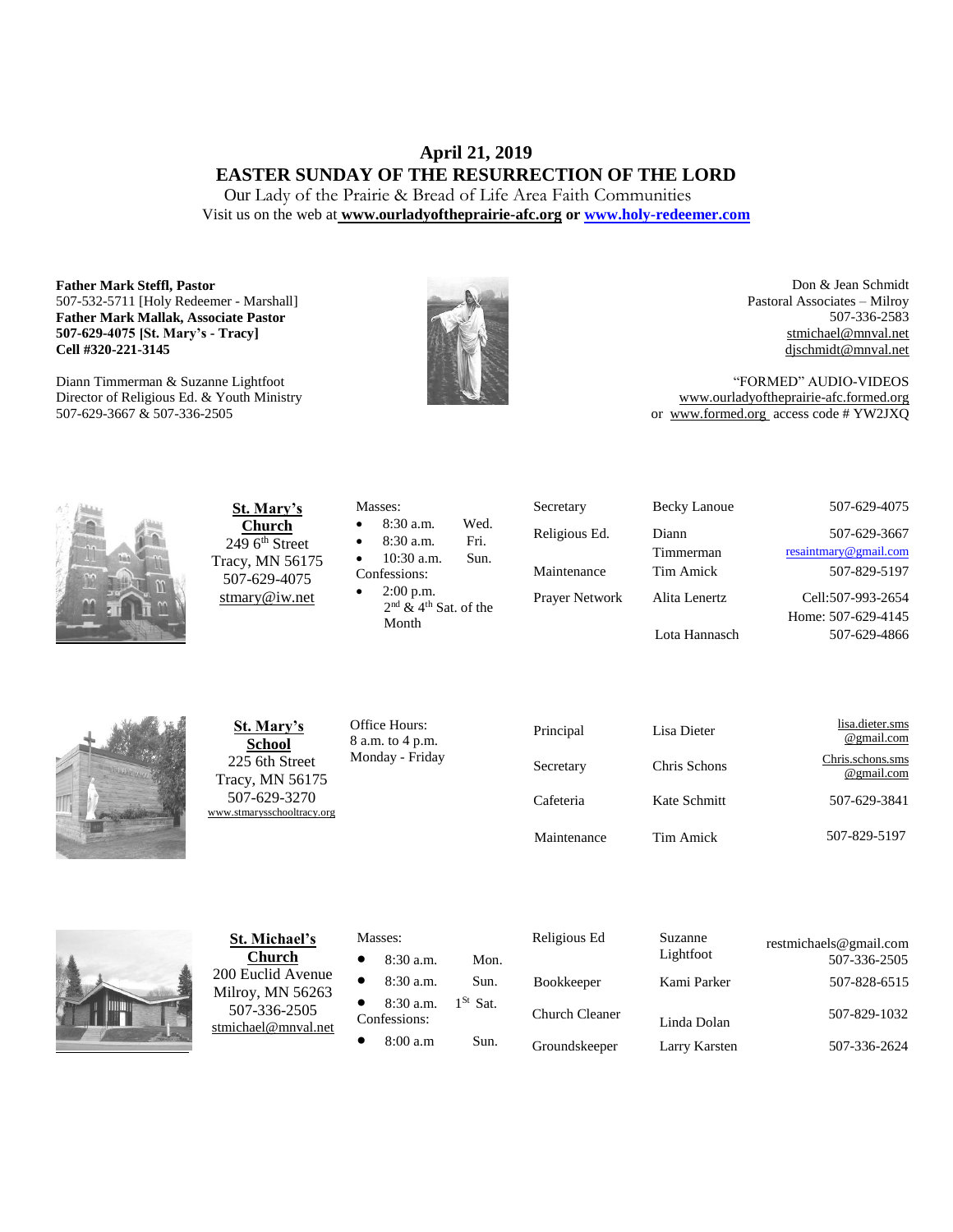## **UP COMING AT OUR LADY OF THE PRAIRIE AREA FAITH COMMUNITY:**

| <b>Sun. Apr. 21</b> | <b>EASTER SUNDAY OF THE RESURRECTION OF THE LORD</b> |                                                                             |  |  |
|---------------------|------------------------------------------------------|-----------------------------------------------------------------------------|--|--|
|                     | 7:00 a.m.                                            | <b>Mass at Holy Redeemer in Marshall</b>                                    |  |  |
|                     | 8:00 a.m.                                            | <b>Confessions at St. Michael's in Milroy</b>                               |  |  |
|                     | 8:30 a.m.                                            | Mass at St. Michael's in Milroy                                             |  |  |
|                     |                                                      | +David Louwagie                                                             |  |  |
|                     | 9:00 a.m.                                            | <b>Mass at Holy Redeemer in Marshall</b>                                    |  |  |
|                     | 10:00 a.m.                                           | <b>CCW Rosary at St. Mary's in Tracy</b>                                    |  |  |
|                     | $10:30$ a.m.                                         | Mass at St. Mary's in Tracy                                                 |  |  |
|                     |                                                      | +Theresa Hansen                                                             |  |  |
|                     | $11:00$ a.m.                                         | <b>Mass at Holy Redeemer in Marshall</b>                                    |  |  |
|                     |                                                      |                                                                             |  |  |
|                     |                                                      |                                                                             |  |  |
| Mon. Apr. 22        | $8:30$ a.m.                                          | Mass at St. Michael's in Milroy                                             |  |  |
|                     |                                                      | +Lenore Rohlik                                                              |  |  |
|                     |                                                      | Spirit Day at St. Mary's School                                             |  |  |
|                     | $7:00$ p.m.                                          | Marian KC Council Meeting at St. Mary's Church Hall in Tracy                |  |  |
| Tues. Apr.23        |                                                      | Healing & Deliverance Prayer Day at St. Michael's in Milroy                 |  |  |
| Wed. Apr. 24        | $8:30$ a.m.                                          | Mass at St. Mary's in Tracy                                                 |  |  |
|                     |                                                      | +Deborah Larsen                                                             |  |  |
|                     |                                                      | <b>St. Michael's Religious Education in Milroy</b>                          |  |  |
|                     | $6:00-7:00$ p.m.                                     | Gr. K-6                                                                     |  |  |
|                     | 7:15-8:30 p.m.                                       | Gr. 7-12                                                                    |  |  |
|                     |                                                      | <b>St. Mary's Religious Education in Tracy</b>                              |  |  |
|                     | 6:30-7:30 p.m.                                       | Gr. K-12                                                                    |  |  |
|                     |                                                      |                                                                             |  |  |
| Thurs. Apr. 25      | $8 - N00n$                                           | <b>Adoration at St. Michael's in Milroy</b>                                 |  |  |
|                     | 8:30 a.m.                                            | <b>Mass at Country View in Walnut Grove</b>                                 |  |  |
|                     |                                                      | +Mary Como                                                                  |  |  |
|                     | 5:30 p.m.                                            | Administration Council Meeting at St. Mary's Rectory in Tracy               |  |  |
|                     | 7:00 p.m.                                            | Education Committee Meeting at St. Mary's Rectory in Tracy                  |  |  |
|                     |                                                      |                                                                             |  |  |
| <b>Fri. Apr. 26</b> | 8:30 a.m.                                            | School Mass, Gr. 3rd/4th, at St. Mary's in Tracy                            |  |  |
|                     |                                                      | +Weisbrich Family                                                           |  |  |
|                     |                                                      | SCRIP order/pick up at St. Mary's School                                    |  |  |
| Sat. Apr. 27        |                                                      | No Confessions at St. Mary's in Tracy                                       |  |  |
| <b>Sun. Apr. 28</b> |                                                      | <b>SUNDAY OF DIVINE MERCY</b>                                               |  |  |
|                     | 8:00 a.m.                                            | <b>Confessions at St. Michael's in Milroy</b>                               |  |  |
|                     | 8:30 a.m.                                            | Mass at St. Michael's in Milroy                                             |  |  |
|                     |                                                      | $+$ <i>Earl LaVoy</i>                                                       |  |  |
|                     |                                                      | 2ND COLLECTION-THE CATHOLIC HOME MISSIONS APPEAL-ST. MICHAEL'S & ST. MARY'S |  |  |
|                     | $10:00$ a.m.                                         | <b>CCW Rosary at St. Mary's in Tracy</b>                                    |  |  |
|                     | 10:30 a.m.                                           | Mass at St. Mary's in Tracy                                                 |  |  |
|                     |                                                      | Joe & Rosemary VanKeulen                                                    |  |  |
|                     |                                                      |                                                                             |  |  |

**Baptisms:** Contact Priest to set up a date. **Marriages:** Contact Priest at least six months in advance of proposed wedding date. **Hospitalized or ill parishioners**: Contact Priest. **New Ulm Diocese Catholic Charities:** Counseling & Adoptions toll-free 1-866-670-5163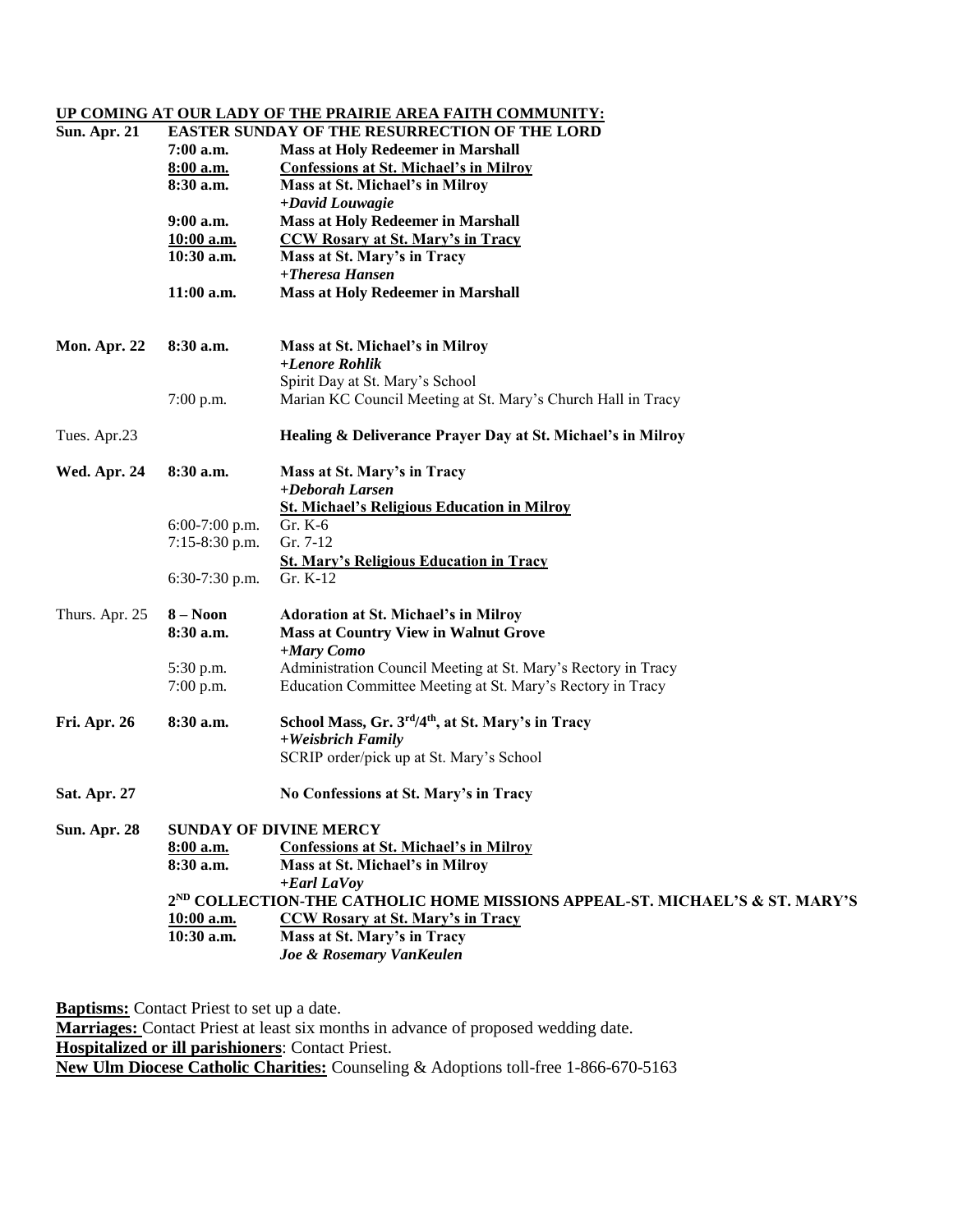**Pray for safety for all those serving in the military from our families and from our communities especially:** Aaron Moudry, Samantha & Lucas Karnes, Troy Sik, Joe Goodnow, Stuart Stroman, Patrick Carnahan, Brad & Andrea Bond, Travis Davis, Martin Hamsa, Cole DeBlieck, Patricia Baker, Pat Weisbrich, and Troy Baumann.

**Prayer Network prayers for healing for all the sick and other needs in the area faith community especially:** Sandy Alcorn, Kevin & Kim Arnold, Linda Bruns, Loanne Johns Dale, Rachel Ewertz, Linda Fultz, Phillip Goblish, Joanie Gruver, Glad Henning, Mark Lutterman, Beatrice & Ray Maeyaert, Amy McCoy, Bob McCoy, Bryan Thill, Lisa Thill, Maurice VanDeWiele, Sloan Wohlman & for 4 special intentions. *If you know of someone who should be now removed from the sick list, please let the rectory know. Names will be left on the list for 1 month and then taken off, if you wish them put on again please contact the office we will gladly put them on again.*



#### **OUR LADY OF THE PRAIRIE FAITH COMMUNITY NEWS:**

**NOTE: PLEASE HAVE ANY ANNOUNCEMENTS FOR THE BULLETIN IN BY WEDNESDAY 10:00 A.M.** PLEASE SEND ALL **BULLETIN INFORMATION TO THE CHURCH OFFICE** - e-mail use[: stmary@iw.net](mailto:stmary@iw.net) or call the office 629-4075.

**IF YOU HAVE ANY INFORMATION FOR THE AFC WEBSITE** – E-MAIL IT TO BECKY LANOUE AT [stmary@iw.net.](mailto:stmary@iw.net)

**DID YOU MISS GETTING THE SUNDAY BULLETIN**?- Feel free to look up the website to find the Sunday Area Faith Community bulletin, the Area Faith Community monthly calendar, and other information at the OUR LADY OF THE PRAIRIE WEBSITE: [www.ourladyoftheprairie-afc.org.](http://www.ourladyoftheprairie-afc.org/)

**CCW NEWS**

**TRACY: Next Large Function**— St. Theresa: Marlene Halfmann & LuAnn Engel **Next Small Function –** St. Joseph: Jan LaVoy & Rosemary Hemmingsen **SHEPHERD OF THE FIELD for 2017-18: For St. Mary's in Tracy – Fr. Ron Huberty**, Church of Sts. Peter & Paul, P.O. Box 49, Ivanhoe, MN 56142-0049, Ordination Date July 15, 1990, Birthday June 2. **MILROY**: Next Funeral is Circle 1. **SHEPHERD OF THE FIELD for 2017-18: For St. Michael's in Milroy –Rev. Germain Rademacher,** Ridgeway, 720 23rd St. N. Apt. 201, New Ulm, MN 56073, Ordination Feb. 23, 1958, Birthday Dec. 4.

*LOVE ONE ANOTHER AS I HAVE LOVED YOU." JOHN 13:34* **-** Attend a Worldwide Marriage Encounter Weekend and experience the love of your spouse like you never have before. The next available **Weekends** are Apr 26-28, 2019 in HUTCHINSON, MN and Nov 15-17, 2019 in OWATONNA, MN. Early registration is highly recommended. For more information visit our website at: **southmnwwme.org** or contact Miki at [applications@southmnwwme.org](mailto:wmandbethnickles@hotmail.com) or 507-227-8229.

**WALNUT GROVE COMMUNITY BLOOD DRIVE**, Community Center, 330 6<sup>th</sup> St. Thursday, April 25, 2019, 2:00 PM to 7:00 PM. To schedule an appointment, please call Maydra Maas at 507-747-2519.

**A NEW VIRTUS TRAINING SESSION** has been added for Friday, June 21, 2019 from 7:00 – 10:00 p.m. at St. Marys School, Bird Island.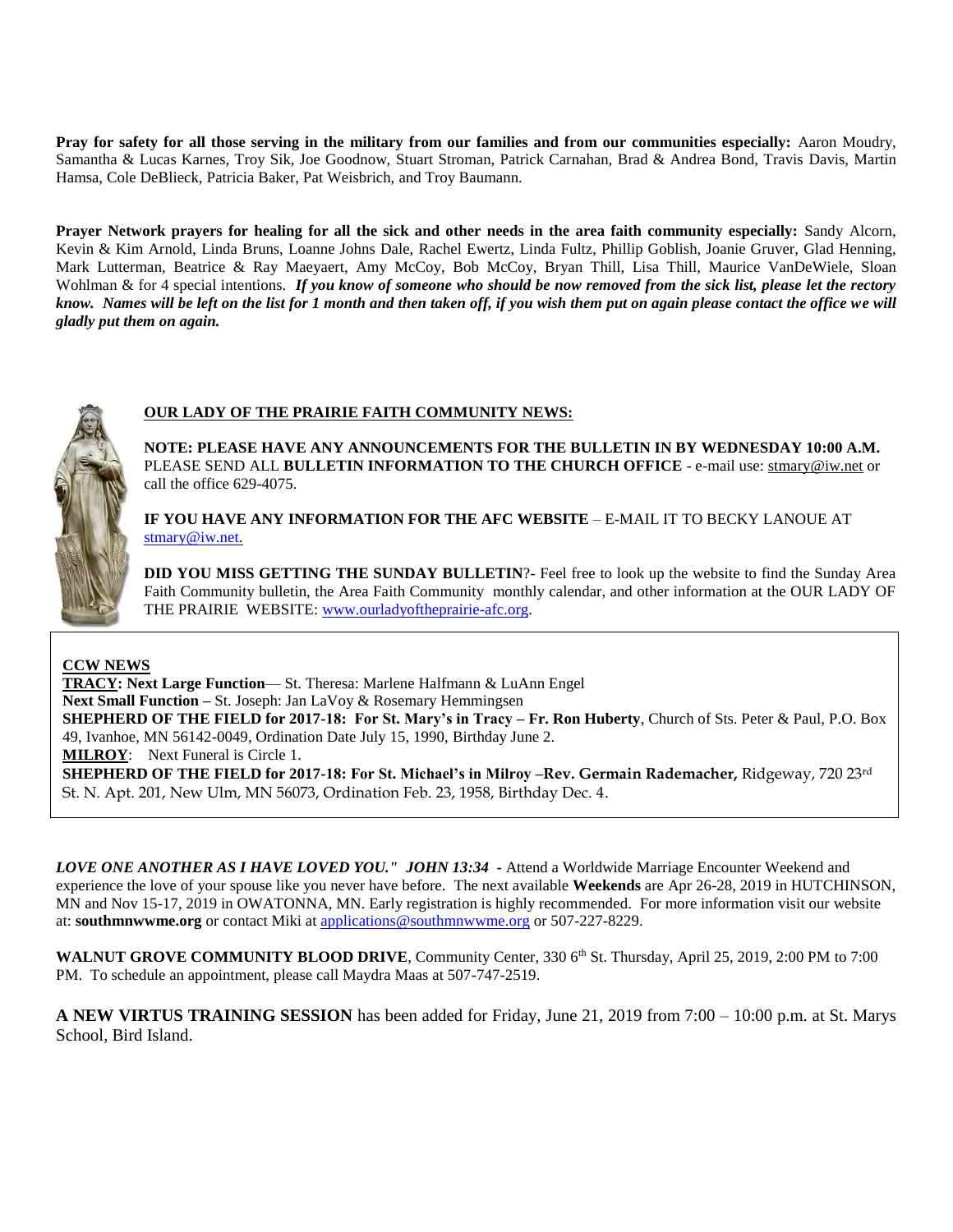# **AREA FAITH COMMUNITY RELIGIOUS EDUCATION NEWS**

# **EASTER GREETINGS FROM RELIGIOUS EDUCATION!!! HE IS RISEN!! ALLELUIA!!**

**FOOD FOR KIDZ:** There will be a service event on Wednesday, April 24<sup>th</sup> at the Caboose in Tracy. This program is looking for volunteers (students and adults). If you are interested in serving anytime between 4-7:00 p.m. they would welcome your help! If you are interested in donating for this, please drop your donation with the weekly collection marked Food for Kidz.

**CONFIRMATION STUDENTS:** Please get your paperwork completed **ASAP**! (There are three forms that we would like to have in before religion classes are ended: Confirmation Information, Baptismal Information, and your Sponsor Form. They are all found in the folders you received the night of the Confirmation Meeting.)

**APRIL 24TH IS THE LAST NIGHT OF CLASSES FOR FAITH FORMATION**. There will be a Hardee's Roast Beef Meal fundraiser at St. Mary's serving from 5-7:00 p.m. Everyone is welcome! Please come celebrate the Faith Formation year with us!

MAY CROWNING WILL BE ON MAY 1<sup>st</sup> at 6:30 p.m. at St Michael's. All students are encouraged to attend. Please bring your rosary. Following May Crowning, we will have treats in the basement along with the traditional year-end kickball game!

**FIRST COMMUNION IS MAY 5TH.** 8:30 a.m. at St. Michael's and 10:30 a.m. at St. Mary's. Practice for St. Michael's is on May 4th at 9:30 a.m. Practice for St. Mary's is on Wednesday, May  $1<sup>st</sup>$  at 6:30 p.m.

**BACCALAUREATE MASS** will be May 19<sup>th</sup> for our High School Seniors. Please complete the Senior Survey and return to Suzanne/Diann so that we can enter your information on our program.



 **ST. MARY'S AREA FAITH COMMUNITY CATHOLIC SCHOOL:**

**Monday, April 22nd**, Spirt Day ~ wear your St. Mary's clothing.

Tuesday, April 23<sup>rd</sup>, Band Lessons today.

**Wednesday, April 24th, Administrative Assistants Day!** Alleluia Party, 1:30 – 2:50.

Last class of evening Faith Formation. Roast Beef Feed in the church basement.

**Thursday, April 25th ,** Band Lessons**,** Princess Kay of the Milky Way will be visiting St. Mary's School from 11:30 -3:00.

**Friday, April 26th ,** Mass at 8:30, prepared by grades 3&4, Grades 5&6 attend the Shrine Circus in Sioux Falls**,** Mid-term for Qtr IV. Saturday, April 27<sup>th</sup>, Community Education Youth Soccer League begins.

#### **TWINS GAME ON TUESDAY, JUNE 11, 2019 - TWINS VS SEATTLE MARINERS**

- We will be in Section 104, Rows 13-20.
- We have a limited number of seats: 100.
- This will be first come-first serve.
- Tickets are \$42.00 each.
- Price includes a \$10 food voucher that you can use with any vendor.
- 7 o'clock start time
- Transportation not included
- Deadline to purchase tickets is May 14th

**Mark it on your calendar! Save the DATE!!!**

**ALUMINUM CANS FOR THE TECHNOLOGY FUND** for St. Mary's School can be dropped off in the wagon behind St. Mary's Church.

**ST. MARY'S SCHOOL WEEKLY CALENDAR RAFFLE WINNERS:** Apr. 12 \$100 – Bill Giannelli; Apr. 19 \$100 – Alita Lenertz,

**ST. MARY'S SCHOOL MEMORIAL** in memory of Cathy Rue.

**WOULD YOU LIKE TO SPONSOR A STUDENT'S TUITION?** Tuition at St. Mary's school is only \$1,875.00 a year for one child, or about \$200 a month. What a great investment in the future! Contact the school or parish office if you would like to help. Thank you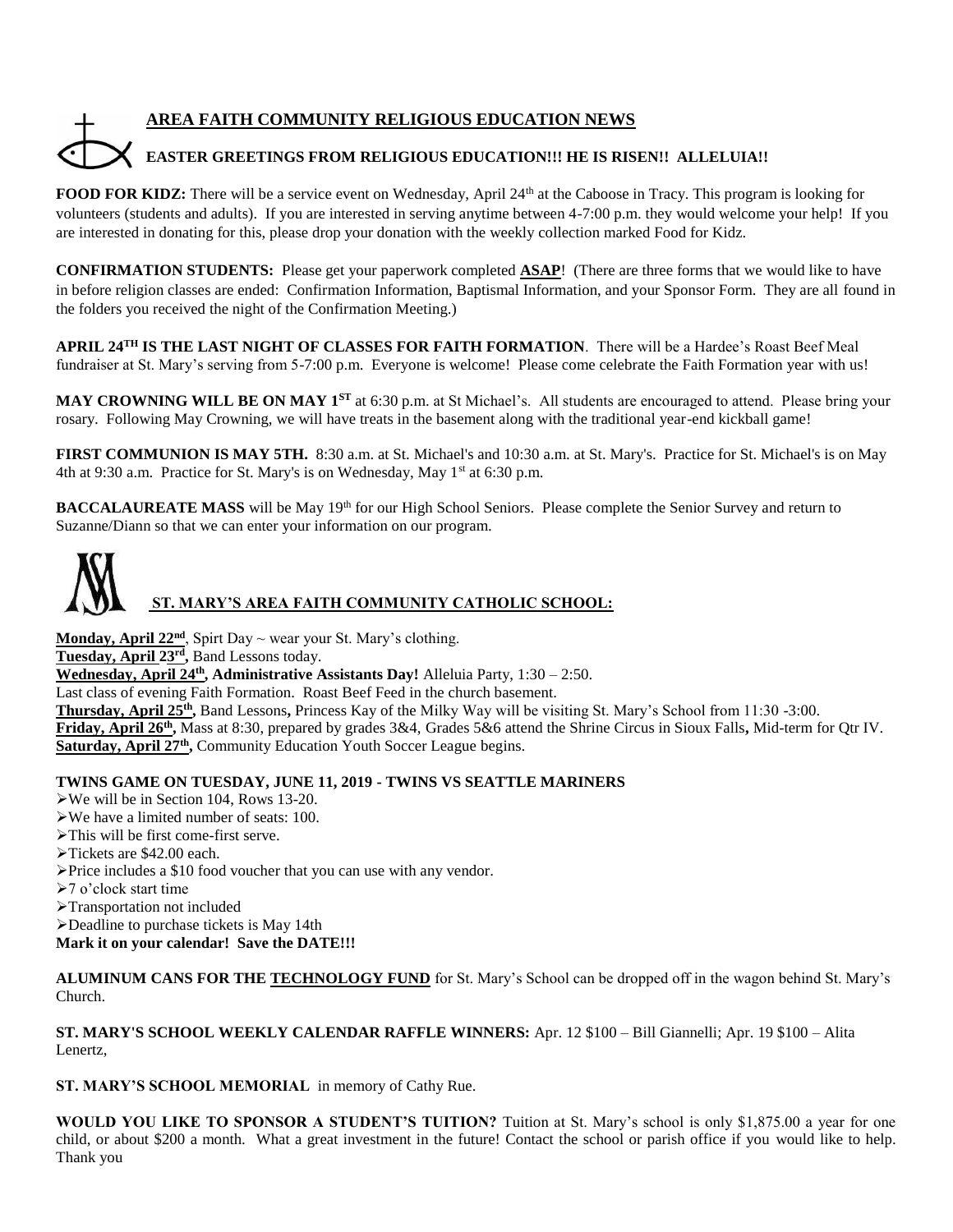

### **NEWS FROM ST. MARY'S IN TRACY**

**ETERNAL REST GRANT UNTO HER, O LORD! Please pray for the repose of the soul of Virginia Marie Regnier,** age 94, who died on Friday, April 12 and whose funeral was Tuesday, April 16, 2019. Burial with take place at a later date at the Walnut Grove City Cemetery. Our condolences to her family.

**LOCKING THE CHURCH**: St. Mary's basement will be locked at about 2:30 p.m. and the upper church about 6 p.m. If you need to get a pie see Jan LaVoy or one of the staff to let you in. If you need to get inside for meetings or other needs, contact Keith Schons 507-629-4289 or Jan LaVoy 507-829-2755 to get the doors opened for you.

**MARION COUNCIL #3750 OF TRACY** will be having their annual ladies night Sunday evening April 28<sup>th</sup> in the St. Mary's church hall. Social hour will start at 5:00 pm with the meal and program starting at 6:00 pm. The meal will be chicken and rib dinner with all the fixings and entertainment will be provided. Cost will be \$20 per person. Please come and join us for fellowship and honor the ladies who support the Knights. For more information and to reserve a spot please contact Joe Van Moer 507-215-1881.

**ST. MARY'S DINNER, RAFFLE & SILENT AUCTION** profit is in! What an exceptional day it was!

| Take In: Raffle: |                             | \$5.984.00  | Expenses: Tickets: |                               | -S | 563.34                                                                                             |
|------------------|-----------------------------|-------------|--------------------|-------------------------------|----|----------------------------------------------------------------------------------------------------|
|                  | Kid's Raffle: $$174.00$     |             |                    | Advertising: $\$\qquad 80.00$ |    |                                                                                                    |
|                  | Silent Auction: $$2,226.00$ |             |                    | Food:                         |    | \$1,237.26                                                                                         |
|                  | Dinner:                     | \$5,213.00  |                    |                               |    |                                                                                                    |
| Total Take In:   |                             | \$13,597.00 | Total Expense:     |                               |    | \$1,880.60                                                                                         |
|                  | NET PROFIT: \$11,716.40     |             |                    |                               |    |                                                                                                    |
|                  |                             |             |                    |                               |    | Thank you to everyone for your participation in any way. We could not have done it without you!!!! |

**IF YOU ARE UNABLE TO ATTEND CHURCH**, and live in Tracy, you may receive communion weekly. Please contact Jeanine Vandendriessche @ 507- 212- 2018 for information.

**ST. MARY'S PARISH** has once again formed a Maintenance Committee. We thank Steve Buyck, Al Breczinski, Larry Buysse, Mark LaVoy, Matt Hubner for being willing to serve on this important committee. These men will work with our Custodian, Tim Amick, to keep maintenance at its best on our parish campus. Please contact any one of them to offer your willingness to assist in any way that you can. It will be greatly appreciated!

**CAN WE MAKE IT A REALITY!** St. Mary's CCW is hoping to start the kitchen remodel June 1. For this project to begin, we are still in need of funds. You should be receiving a letter in the mail describing this project and there is a display in the back of church for your viewing. If you would be willing to help us out with a donation, please make checks out to St. Mary's CCW. You can drop your donation in the collection in a "Kitchen Project" marked envelope or drop off at the Parish office. If you have any questions, please contact Jan LaVoy 829-2755 or Elise Lanoue 829-8448. Thank you for your generosity and support.

**ST. MARY'S GARDENS & QUILTS TOUR--Wednesday, July 10, 2:00 pm-8 pm with July 11 rain date. We are planning to tour** in the Lake Shetek and Garvin area this year. If anyone knows of someone that would like to be featured on our tour (gardens or quilts), please contact one of the committee: Jolynn Johns, Becky Averill, Rose Goltz, Jan LaVoy, Fr. Mark Mallak or Elise Lanoue. Anyone wanting to assist with this event in any way, please contact the committee. Thanks to those that stopped at our booth during the Women's Expo this weekend. Raffle tickets are available from any committee member. Prizes this year are a 60x70 Cuddle Throw by Jolynn Johns, Garden Wagon Package, and 2 St Mary's Pie Certificates.

**DEAR MEMBERS OF THE FAITH COMMUNITY;** the "Food For Kidz" event is fast approaching and will be held April 24, 2019, 4-7:00 p.m. at the Caboose located at Hwy 14 in Tracy. If you are not familiar with this event please contact Tracy Lutheran and we can fill you in. This is an event that is sponsored by the Tracy Area Churches and your help is needed. Thank you. The "Food For Kidz" Committee.

**MONTH FOUR: "I HAD A DREAM!"** Your baby's brain has begun maturing – a process that will continue until she is about 14 years old. Her eyelids are now sealed and will re-open at 7 months. Her taste buds are now working. Nutrients consumed by her mother are passed on to her within an hour or two. Three hundred quarts of fluid a day are sent to the baby via the umbilical cord. Fine hair begins to grow on head, eyebrows and eyelashes. Facial expressions similar to parents of the baby can be seen at this time. This month REMS (rapid eye movements) have been recorded – a sign of dreaming. Your baby is now about 9 inches in length. Thank you for praying!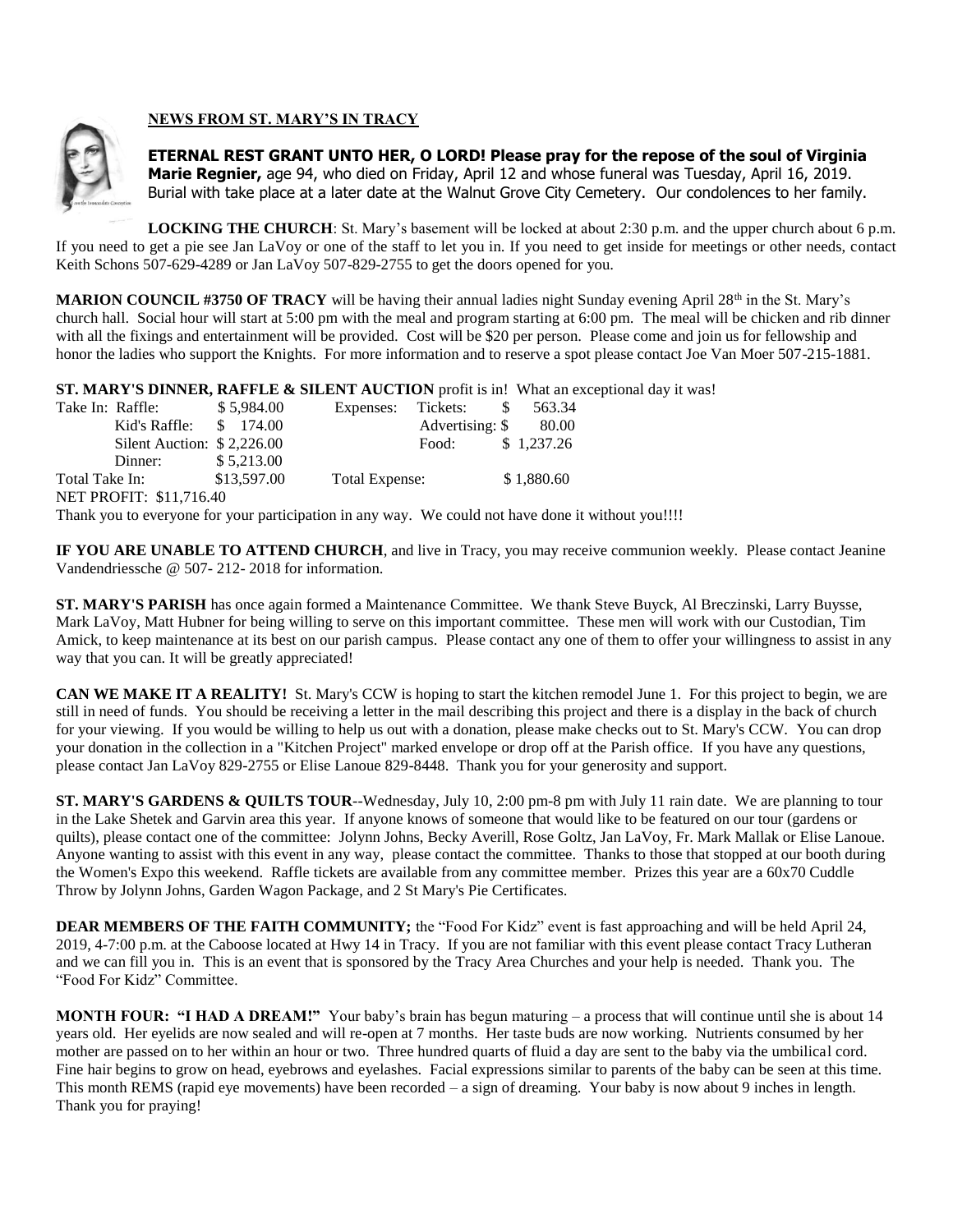**MISSION OF LOVE PROJECT 19TH YEAR**. A donation of \$2.00 can do so much! Provide corn, beans, rice to feed a FAMILY for a week at our Diocesan Mission at San Lucas Toliman in Guatamala. Also provide some school supplies. Imagine what \$10, \$20, \$30, \$40, \$50 or more can do. 100% goes to the mission and tax deductible. Make checks MISSION OF LOVE, put in envelope with your NAME and drop in collection at St. Mary's Parish or school office or give to Alita Lenertz. Your name goes on each card and sent to the mission. What a great Lenten alms given, also memorials for loved ones. Please be generous, note poster as you enter church You may contact Alita Lenertz, 507-629-4145 or 507-993-2654. Thank you!

**COFFEE IS ALWAYS AVAILABLE,** ground & whole beans, \$10/bag. Contact Alita Lenertz, 507-629-4145.

# **OUR GIFTS TO GOD: Apr. 14 2019**<br>**Adult:** \$3,082,00 **Youth:** \$0,00

**Arror Xouth: \$0.00 <b>Loose Plate:** \$614.00 **TOTAL:** \$3,696.00 **Total needed/week**: **\$3,923.07**

**Liturgical Ministers for Sunday, Apr. 28, 2019 at 10:30 a.m. Gifts:** Vincent & Jeanette Lanoue **Lectors:** Tom Lenertz **Cantor:** Kim Schroepfer **Eucharistic Ministers:** Mary Jo Henkel, Lisa Dieter, JoAnn Borchert, Colleen Schillar, Lisa Schaar **Servers:** Nevin Marten, Jake Tauer, Hallee Roggatz **Ushers:** Gary Peterson, Fred Timmerman, Gavin VanMoer, Joe VanMoer **Money Counters: Apr. 29, 2019 –** Charlene Lenertz & Karen Lanoue **Prairie View Nursing Home Communions:** May 1 – Rosemary, May 8 – Linda, May 15 - Sandy



# **NEWS FROM ST. MICHAEL'S IN MILROY**

**ADORATION** is held at St. Michael's Every Thursday from 8:00 – Noon in the CHAPEL at the Rectory. Everyone is encouraged to come spend some time with Jesus. If not an hour – just come for a short visit. **HE LONGS TO SEE US!**

**ST. MICHAEL'S COULD USE MORE MASS INTENTIONS**. If you wish to have a Mass said for a special intention or a deceased Member of your family or community, please contact the St. Michael's office or put in an envelope and turn in the name/names or intention with \$10.00 per mass. Thanks – We will be happy to put them on the calendar. God Bless.

#### **Stewardship Report for Apr. 14, 2019**

**Adult:** \$1,068.00 **Student:** \$1.34 **Loose Plate**: \$103.10 **TOTAL**: \$1,172.44 **Total needed/week: \$1,500.00**

**Liturgical Ministers for Sunday, Apr. 28, 2019 at 8:30 a.m. Gifts:** Darek Kesteloot Family **Organist: Doris Cauwels Cantor:** Tianna Karsten, Grace Dolan **Lector:** Jean Walling **EHMC:** Anthony Dolan, Andrea Dolan, Stacy Schuh, Peggy Dolan, Angie Pool, Adria Dolan **Servers:** Camille Dolan, Noah Kesteloot, Kayla Kesteloot **Ushers:** Joe Lanoue, Bob Zwach, Cris Knott, Jeff Orren **Money Counters:** Becky & Joe Lanoue, Jane Louwagie, Dean & Alice Vroman